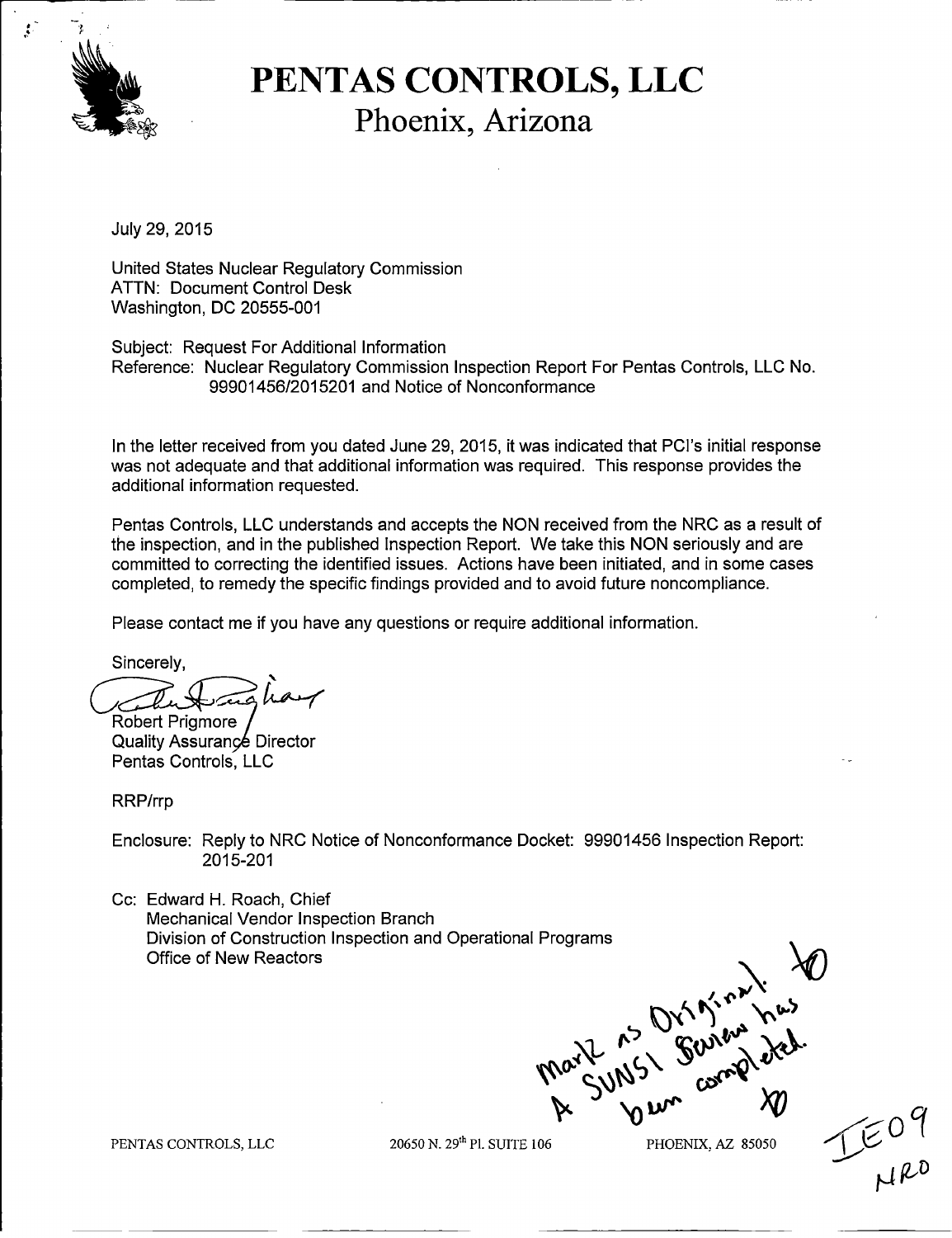

### **~PENTAS CONTROLS, LLC Phoenix, Arizona**

*1.* The response to NON *99901456/2015-201-0 1* discussed several completed and planned corrective actions but did not address the apparent Pentas Controls failures related to: 1) the disposition of the nonconformance reports (NCRs) cited in this NON and 2) the failure to initiate an NCR at the time the technician returned the defective Fluke meter to the logistics manager. Please describe the actions taken by Pentas Controls to disposition the NCRs cited in this NON, addressing the extent-of-condition determination. Please describe if any repairs or corrective action activities not resulting in Pentas Controls issuing an NCR or CAR due to those activities being documented in a travelers. Additionally, please explain why an NCR was not generated at the time the technician returned the defective Fluke meter. Please, describe the actions taken by Pentas Controls to address the noncompliance and describe the measures that will be put in place to preclude repetition.

As part of the proposed corrective action Pentas Controls established the Corrective Action Review Group, which will be performing activities affecting quality. Please describe the roles and responsibilities and frequency of these reviews and where Pentas Controls plans to document the process to be followed by the Corrective Action Review Group.

#### ADDITIONAL INFORMATION:

#### NCR Dispositions.

NCR 1203-01: Was initiated March *14,* 2012. A customer's procurement engineer reported a missed hold step. The item was repaired, functionally tested and tagged as nonconforming due to a missed source inspection. The NCR was printed out and faxed to the customer representative. The customer added hand written notes on the NCR hard copy, then faxed back to PCI. PCI updated the hand written NCR, performed verification and closure via the hard copy. The NCR was closed (hard copy) on March 15, 2012. Unit was shipped to customer March 16, 2012. A copy of the NCR was included in shipping documentation. A copy was also retained by PCI. The NCR/CAR log was not updated to reflect the closure. The log was corrected on March 15, 2015.

NCR 1207-01: Was initiated July 19, 2012. Power Supply failed bench test conducted at customer's facility, and returned to PCI. VIAs were found intermittent and replaced, functionally tested satisfactorily. Component was shipped to customer September 7, 2012. The NCR was closed August 6, 2013. It should be noted that this NCR was overlooked during a transition between QA Directors. PCI has confirmed that the traveler for the Power Supply did contain all corrective actions for repair.

NCR 1403-01: Was initiated March 4, *2014.* A Power Supply was found to have damaged insulation by a customer, and was received by PCI February 24, 2014. With customer approval, a transformer was replaced for repair. Component shipped back to customer March 12, 2014. There were inappropriate comments entered in this NCR. It was not considered for closure until these comments were corrected. PCI has confirmed that all corrective actions performed during the repair of the Power Supply were documented within the traveler. NCR was closed May 4, 2015.

 $20650$  N.  $29<sup>th</sup>$  Pl. SUITE 106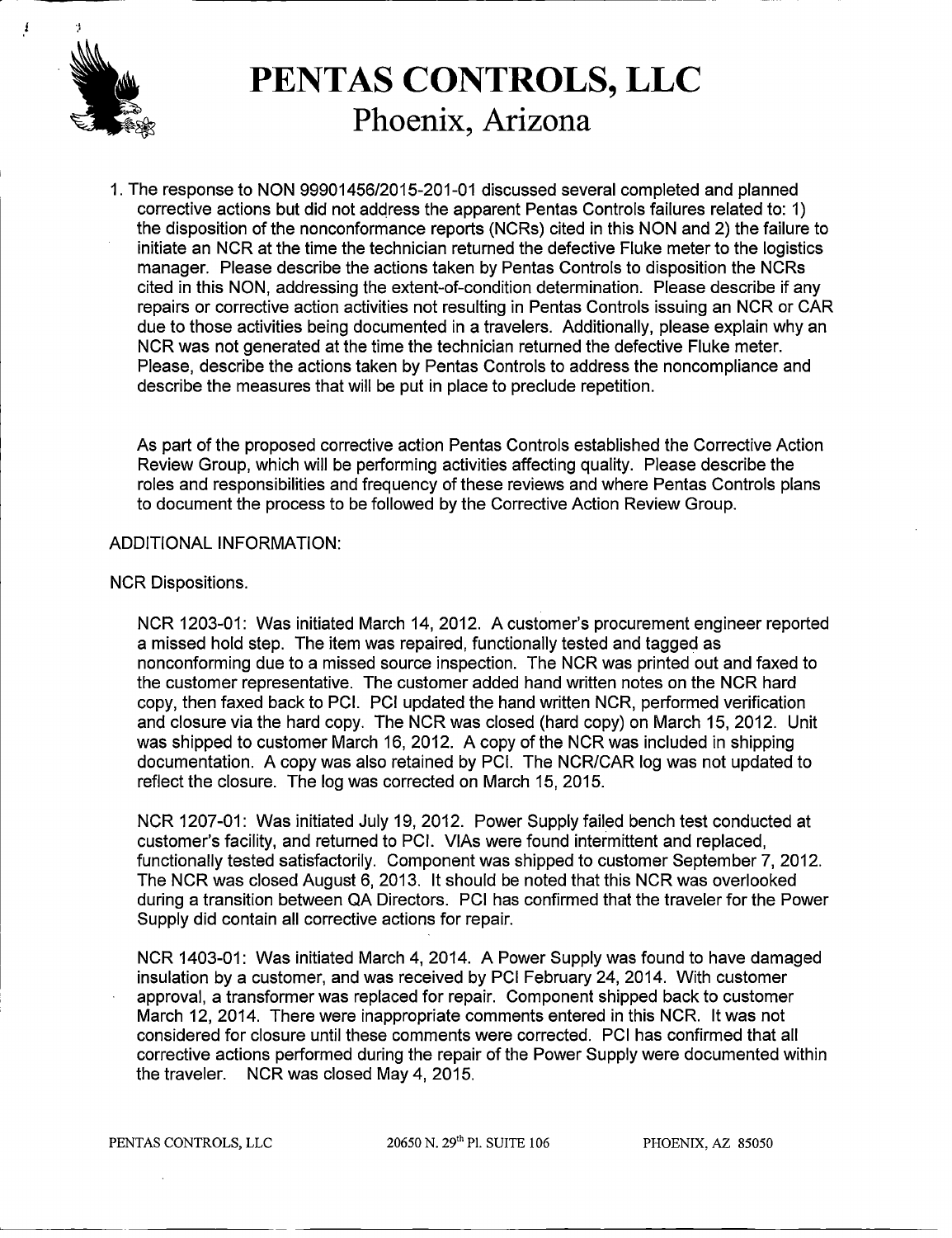

**t**

## **PENTAS CONTROLS, LLC**<br>Phoenix, Arizona

NCR 1408-01: Was initiated August 6, 2014. A Purchase Order specification was not performed as required. A request was made of the customer to have the unit returned to PCI for corrective action. The NCR was open for an extended period awaiting the return. However, the unit has not been returned. As a result, the NCR was updated to reflect nonresponse and closed May 4, 2015 with the caveat that the NCR will be re-opened in the event the component is returned.

#### NCR CAR Extent of Condition

PCI randomly selected 50 completed project travelers out of 595 that were generated between January 1, 2013 and June 23, 2015. A review of these travelers was conducted to determine if any repairs or corrective actions, that should have resulted in the initiation of an NCR as specified in Quality Assurance Procedure (QAP) 15.0, "Nonconformance Reporting and Corrective Action", did not include initiation of an NCR. The result of this review found no instances in which an NCR should have been initiated, and was not. The results of this review have been documented in Corrective Action Request (CAR) C1507-01.

#### Fluke Meter NCR.

This occurred as the result of personal error, lack of effective communication. The need to assure an NCR is initiated for any instrument related deficiency has been discussed with all parties. Following NCR initiation, the Fluke Meter was sent to the approved Calibration Facility for repair. Repair was performed, as found calibration was within all tolerances, instrument was calibrated and returned. This was documented in N1503-05.

Measures to Preclude Repetition.

If an NCR is initiated, as required by QAP 15.0, that is directly related to an in process project, a printed copy of the NCR will be inserted in the front of the project traveler. The purpose will be to provide additional assurance that the issues are resolved and NCR closed prior to shipping. All personnel have been notified of this process change. QAP 15.0, and some of its sub-parts, will be revised to reflect this requirement by August 18, 2015. Completion of this action will be documented in CAR C1503-01.

#### Actions for Corrective Action Review Group Implementation.

The QA Director chairs the Corrective Action Review Group (CARG). Additionally, the QA Director documents the results of the review of each NCR, along with actions to be taken, and the responsible person for actions. The Logistics Manager participates in the review of each NCR, provides any updates for NCR's he is responsible for. The Engineering Director participates in the review of each NCR, providing any updates for NCR's he or his subordinates are responsible for.

The roles, responsibilities, frequency and process to be followed will be documented in new procedure, QAP 15.2, "Corrective Action Review Group". Frequency will be set initially at no more than every 60 days. This procedure will be in effect by August 18, 2015. Completion of this action will be documented in CAR C1503-01.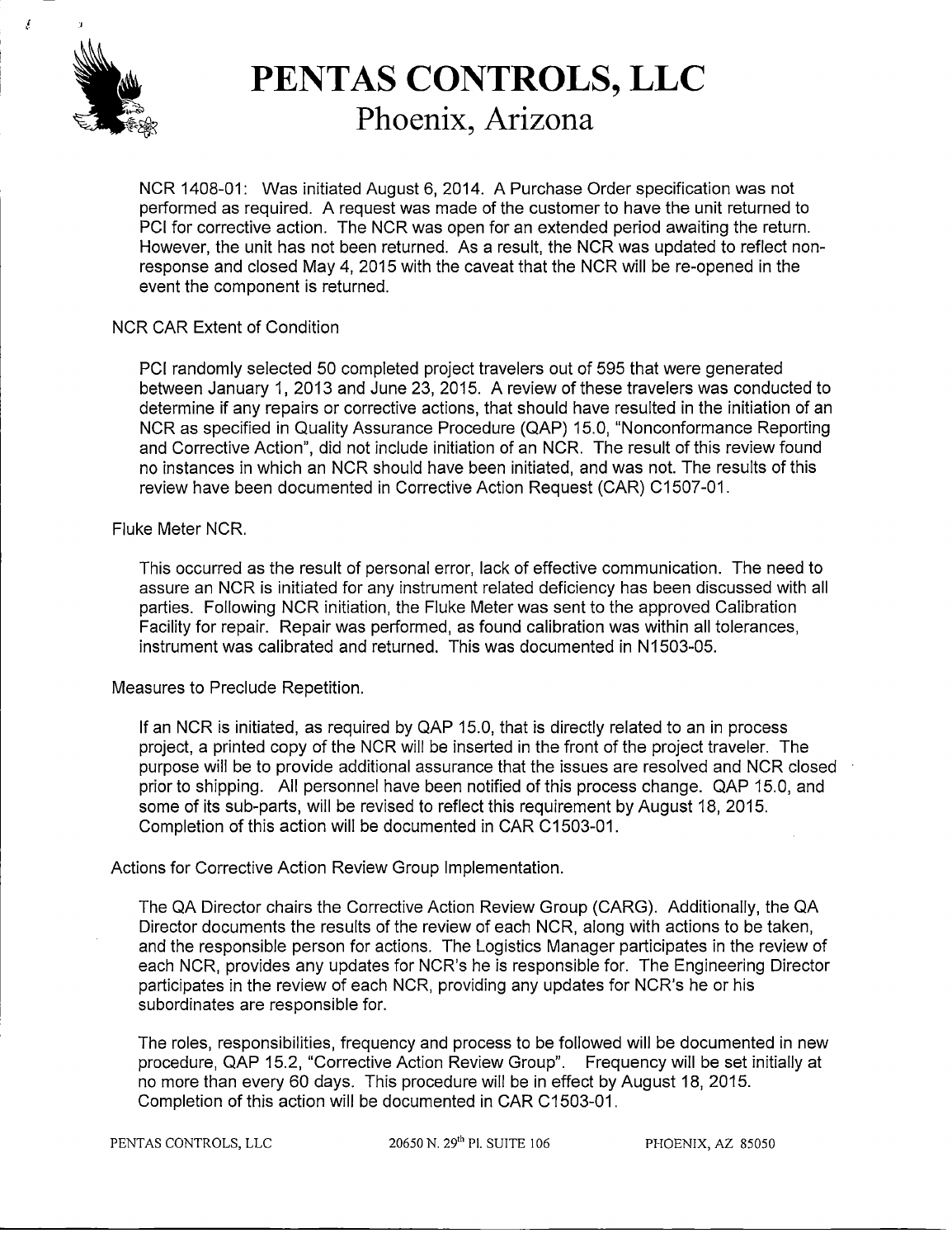

# **PENTAS CONTROLS, LLC**<br>Phoenix, Arizona

2. The response to NON 99901456/2015-201-02 is not fully responsive. The response did not clearly describe the reason for the noncompliance and the actions taken by Pentas Controls to correct these issues. Please clarify the actions taken by Pentas Controls to address the noncompliance and describe the measures that will be put in place to preclude repetition. Please describe the extent-of-condition review to determine if similar issues exist where CARs and NCRs have been open with no actions taken, for an extended period of time, e.g. greater than 10 months.

#### ADDITIONAL INFORMATION

#### CAR Actions.

The Corrective Action Review Group will review each open CAR and NCR in accordance with the new "Corrective Action Review Group" procedure, QAP 15.1, at a frequency not more than 60 days, to assure corrective actions are completed in a timely manner.

CARs C131 1-01 and C131 1-03 continue to track projects, and are updated during each CARG to reflect progress toward, and until, completion.

PCI made the determination to retain procedure QAP 7.5, "Commercial Grade Surveys", in the event a Commercial Grade Survey is deemed necessary. As a result of this decision, CAR C1402-07 was closed on 3/18/2015.

CAR/NCR Timeliness Extent of Condition

An extent of condition review will be conducted of open and closed CARs and NCRs over the past 3 years to identify any that may have been open for an extended period of time, e.g., greater than 10 months. This action will be completed by September 15, 2015. Results of this review will be documented in CAR 1503-01.

PENTAS CONTROLS, LLC

20650 N. 29<sup>th</sup> Pl. SUITE 106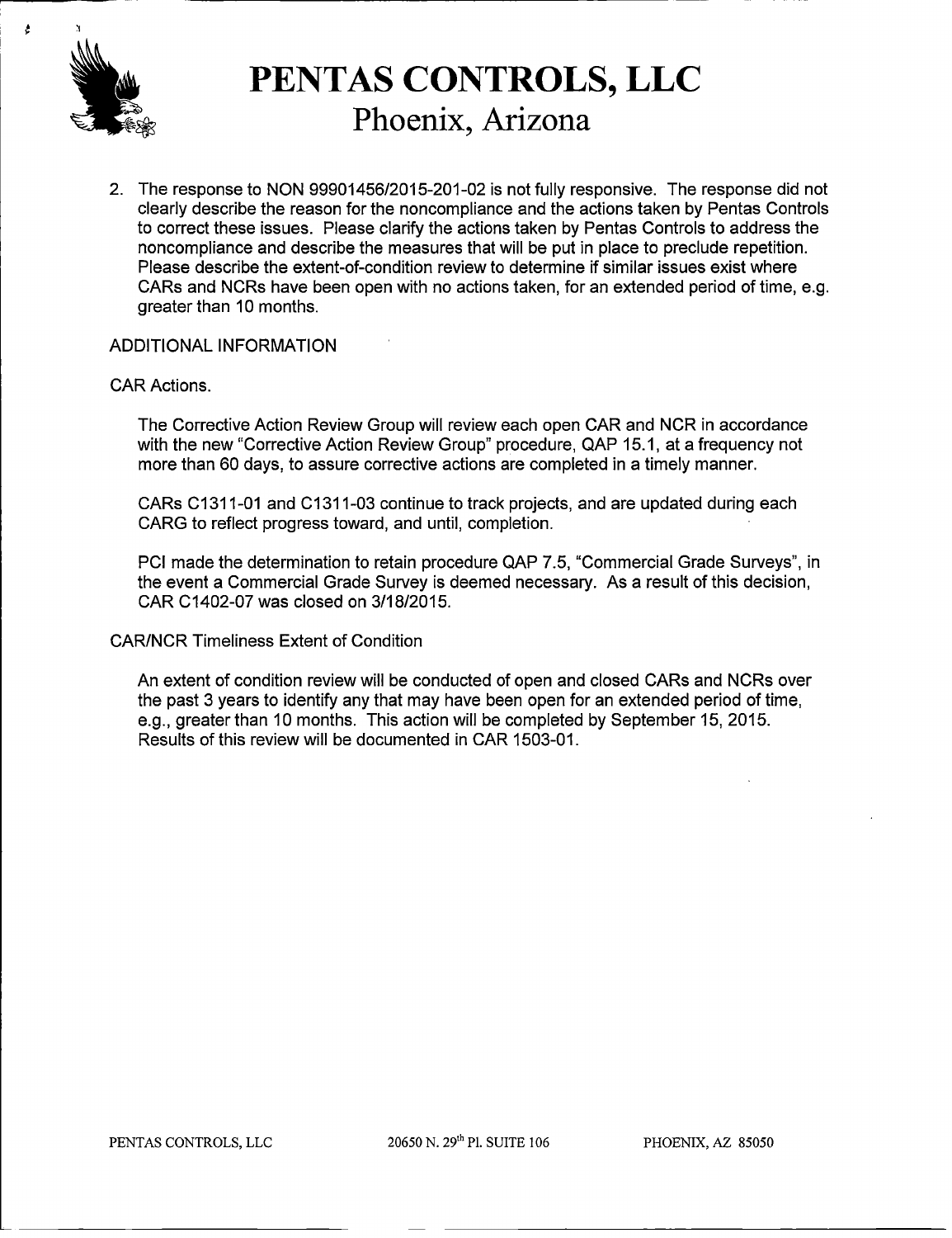

## **PENTAS CONTROLS, LLC**<br>Phoenix, Arizona

3. The response to NON 99901456/2015-201-03 is not fully responsive. Please explain the reason(s) why Pentas Controls failed to perform an adequate commercial grade dedication of an NLI 913189-A Firing Board with Terminal strip. Also, clarify the actions taken by Pentas Controls to address the noncompliance and describe the measures that will be put in place to preclude repetition. Additionally, please describe the extent-of-condition review to determine if similar issues exist in other Equivalency Evaluation documents, i.e. used for commercial grade dedication.

#### ADDITIONAL INFORMATION

Reason for Inadequate Dedication.

The failure resulted from specifying FR4 as the circuit board material as a critical characteristic. When the board was received, the verification could only assure that the board was manufactured to PCI specifications and that it was laminate material.

Pentas Controls utilized an approved circuit board manufacturer from 1994 through 2010. Subsequent to 2010, the supplier was no longer approved. As a result of this, a change to the Commodity Test Dedication Evaluation M02 mistakenly included FR4 as a critical characteristic.

The critical characteristics should have been identified as circuit path, trace width (configuration), dielectric strength, and continuity with no mention of FR4. The bases for these characteristics are contained in IPC-A-600H-2010.

Actions to address Noncompliance.

Each of the Licensee's that had been in receipt of the eleven circuit boards manufactured between 2010 and 2015 were contacted to verify their current status. It was verified through contact that none of these circuit boards were considered Environmentally Qualified (EQ), nor were any installed in environments that could be considered potentially hazardous or harsh.

The Engineering Director has completed an evaluation concluding that no substantial safety hazard exists with respect to the circuit boards in question. The Engineering Director documented the evaluation in CAR C1507-02. Based on the results of the evaluation, the deviation did not constitute a defect, thus no 10CFR Part 21 notification was required. This evaluation was provided to the applicable licensees.

Component Specification Number M02 has been revised to reflect the appropriate critical characteristics, as specified above. The completion of this revision was documented in CAR C 1503-07.

Extent of Condition.

The review will be conducted of all Equivalency Evaluations, in comparison with all Commodity Test Dedication Evaluations and Commodity Test Dedication Evaluation Data

PENTAS CONTROLS, LLC

20650 N. 29<sup>th</sup> Pl. SUITE 106